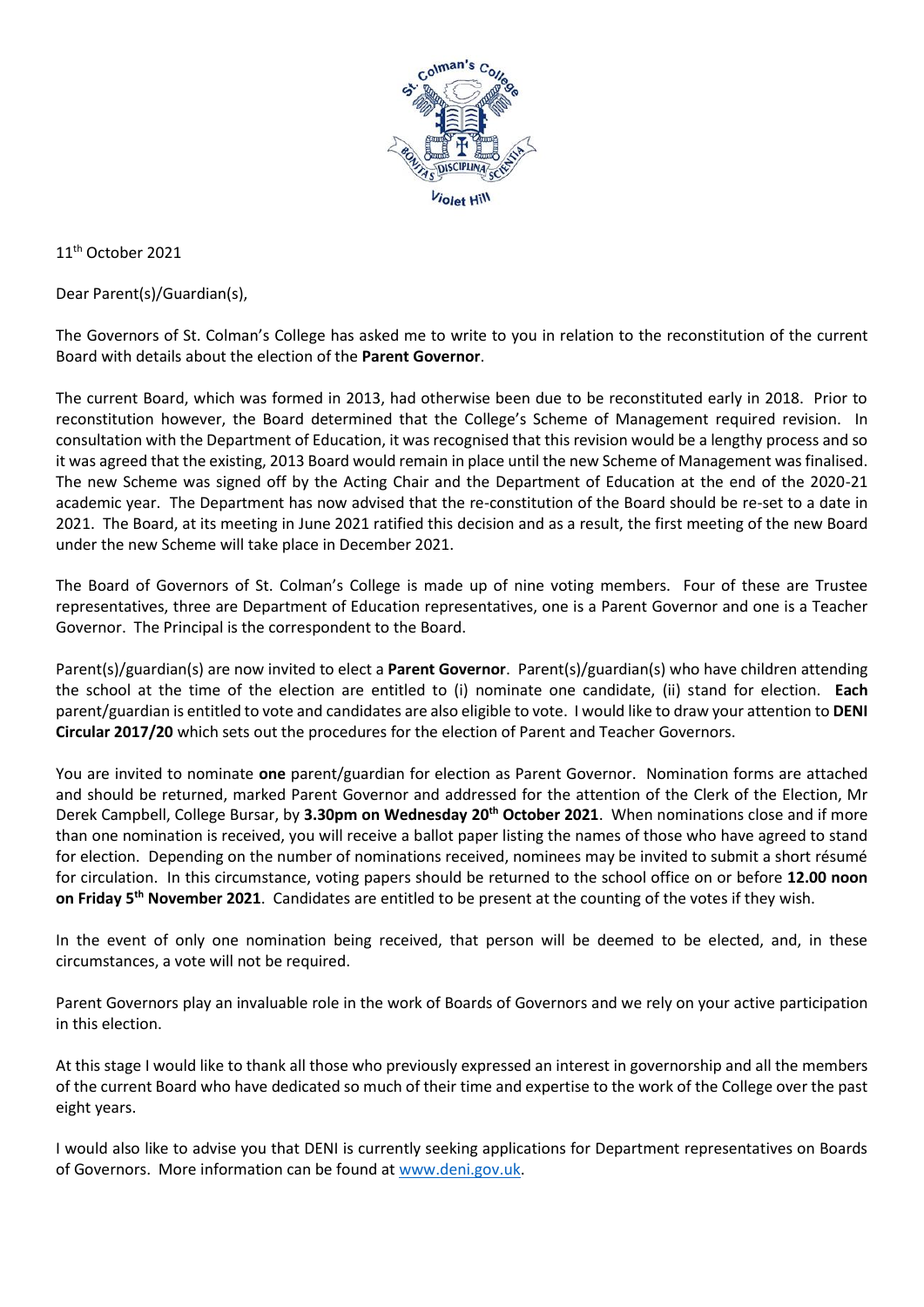

All of this information is being made available online and via the College App. Paper copies of all correspondence can be requested through the College Reception.

May I also take this opportunity to thank you for all your support throughout the year.

Yours faithfully,

١  $k$ \_\_\_\_\_\_\_\_\_\_\_\_\_\_\_\_\_\_\_\_\_\_\_\_\_\_

Mr Cormac McKinney Correspondent to the Board of Governors